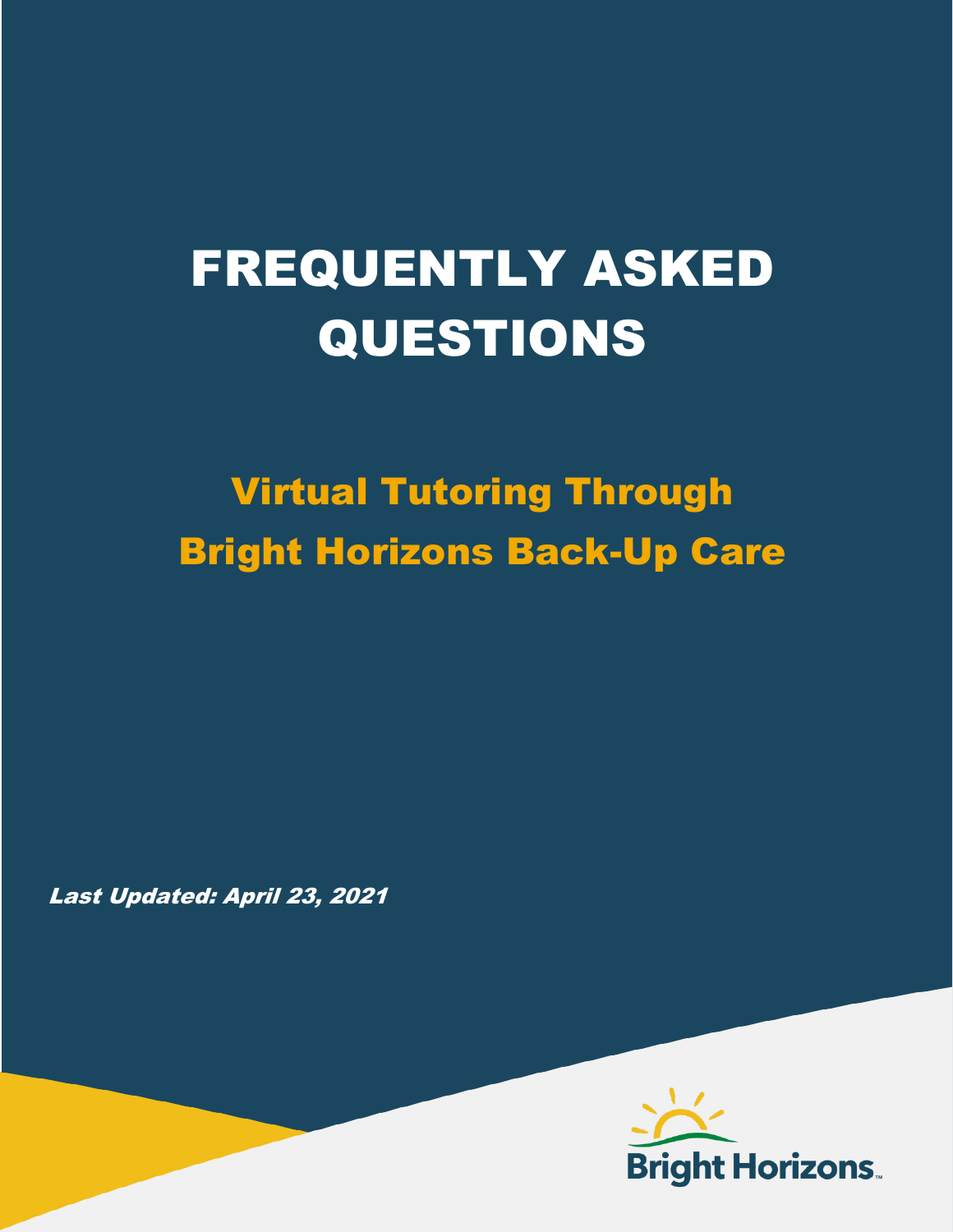# FAQs: Overview

### Virtual Tutoring Through Bright Horizons Back-Up Care

Your employer has partnered with **Bright Horizons®** to help you better manage your many work, family, and personal responsibilities.

*Bright Horizons Back-Up Care*™ provides access to virtual tutoring for your child, including instant homework help in reading, math, science, social studies, and 300+ other subjects.

#### **Benefit Details**

**Get Tutoring Support Visit https://backup.brighthorizons.com If Prompted: Employer Username:** DEPAUL | **Password:** VINCENT **Download the App:** Search "back-up care" in the [App Store](https://itunes.apple.com/us/app/back-up-care/id947422033?mt=8) or [Google Play](https://play.google.com/store/apps/details?id=com.brighthorizons.backupcare&hl=en_US)

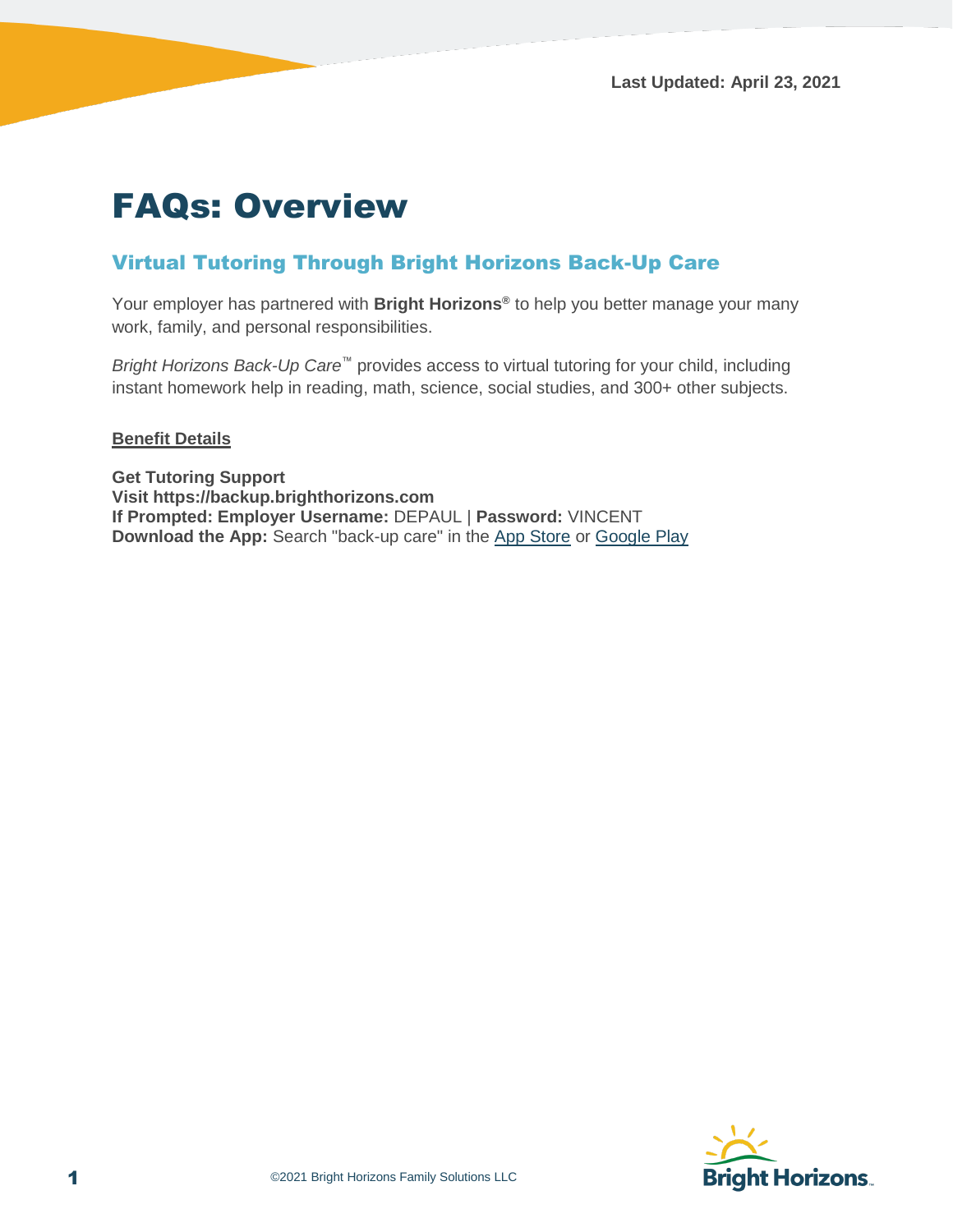## VIRTUAL TUTORING THROUGH BACK-UP CARE

#### Why did Bright Horizons add virtual tutoring to back-up care?

Bright Horizons continues to add and enhance services to meet working parents' evolving needs. In response to continued high demand for academic support, we are adding the capability to reserve tutors (via virtual sessions) through *Bright Horizons Back-Up Care™*.

This enhancement allows those eligible to use the back-up care reservation process to arrange personalized tutoring in 300+ subjects to help their children stay on track.

#### Which ages are served by virtual tutoring?

Tutoring is available for your dependents aged 5-18.

#### Which subjects are available?

Virtual tutoring can assist children and teens with reading, math, and more than 300 other subjects.

#### How much tutoring is provided per reservation?

You will receive 4 hours of virtual tutoring for each back-up care use.

#### How much does tutoring through back-up care cost?

Any applicable copayments are collected by Bright Horizons or by your employer. Visit the backup care website at **https://backup.brighthorizons.com** prior to reserving tutoring to learn about your employer's specific copay method.

#### How can I see and access tutoring through my Bright Horizons benefits?

Virtual tutoring through the back-up care program can be accessed through the back-up care site (**https://backup.brighthorizons.com**). If prompted, please use the benefit information provided at the beginning of these back-up care FAQs to reserve tutoring.

#### Can tutoring hours be scheduled at different days and times?

Yes! You receive 4 hours of tutoring for each back-up care use, and can schedule tutoring in 1 hour increments according to your child's needs.

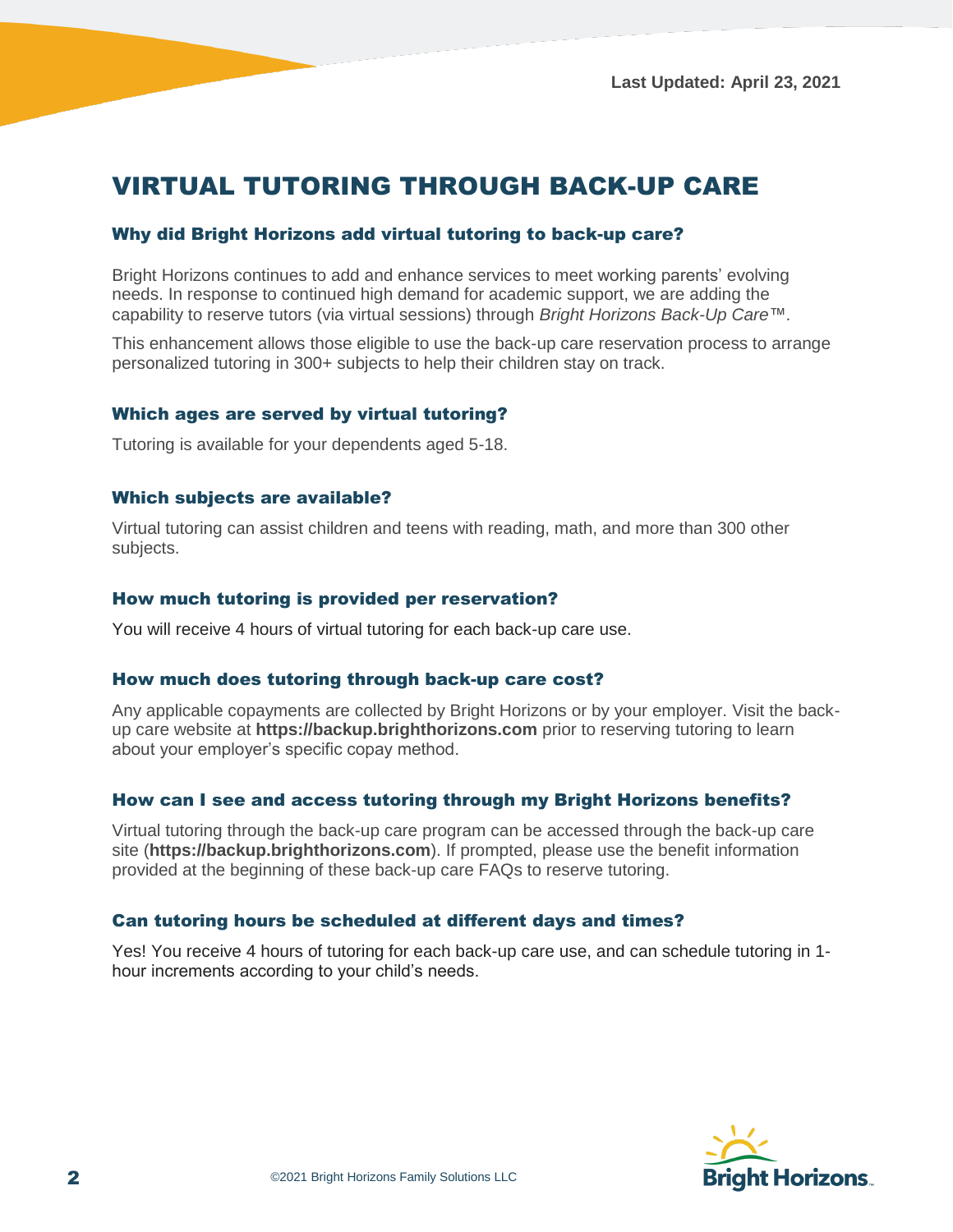#### How long will tutoring hours be available?

Tutoring hours are available for 12 months from the date when they are credited in your tutoring provider account.

#### Do I need to create a Bright Horizons Back-Up Care account to reserve tutoring?

Yes, because you will request virtual tutoring through the back-up care site. Log in or create an account at **https://backup.brighthorizons.com** to access this program.

#### Do virtual tutoring requests count toward my back-up care use bank?

Yes. Virtual tutoring requests will be deducted from your back-up care use bank.

#### How do I reserve tutoring?

[View this interactive user guide](https://brighthorizons.nickelled.com/virtual-tutoring) to learn about the reservation process.

#### Can I request virtual tutoring hours through the back-up care mobile app?

Currently, virtual tutoring requests must be submitted through the back-up care website.

#### When do I select the subject matter for a tutoring session?

Within 1 business day of submitting a Bright Horizons Back-Up Care reservation, you will receive an email from the tutoring provider with instructions on creating an account on their website. You can find a tutor and select the subject matter from that site.

#### Are same-day reservations available?

Not at this time. Tutoring providers will respond within 1 business day of a reservation submitted through Bright Horizons. From there, you can request immediate help or a more detailed tutor matching process.

#### Can I reserve the same tutor for multiple tutoring reservations?

Yes. If you choose the matching option, you can continue to work with the same tutor (based on the tutor's schedule and availability).

#### Can I reserve tutors for multiple children?

Yes.